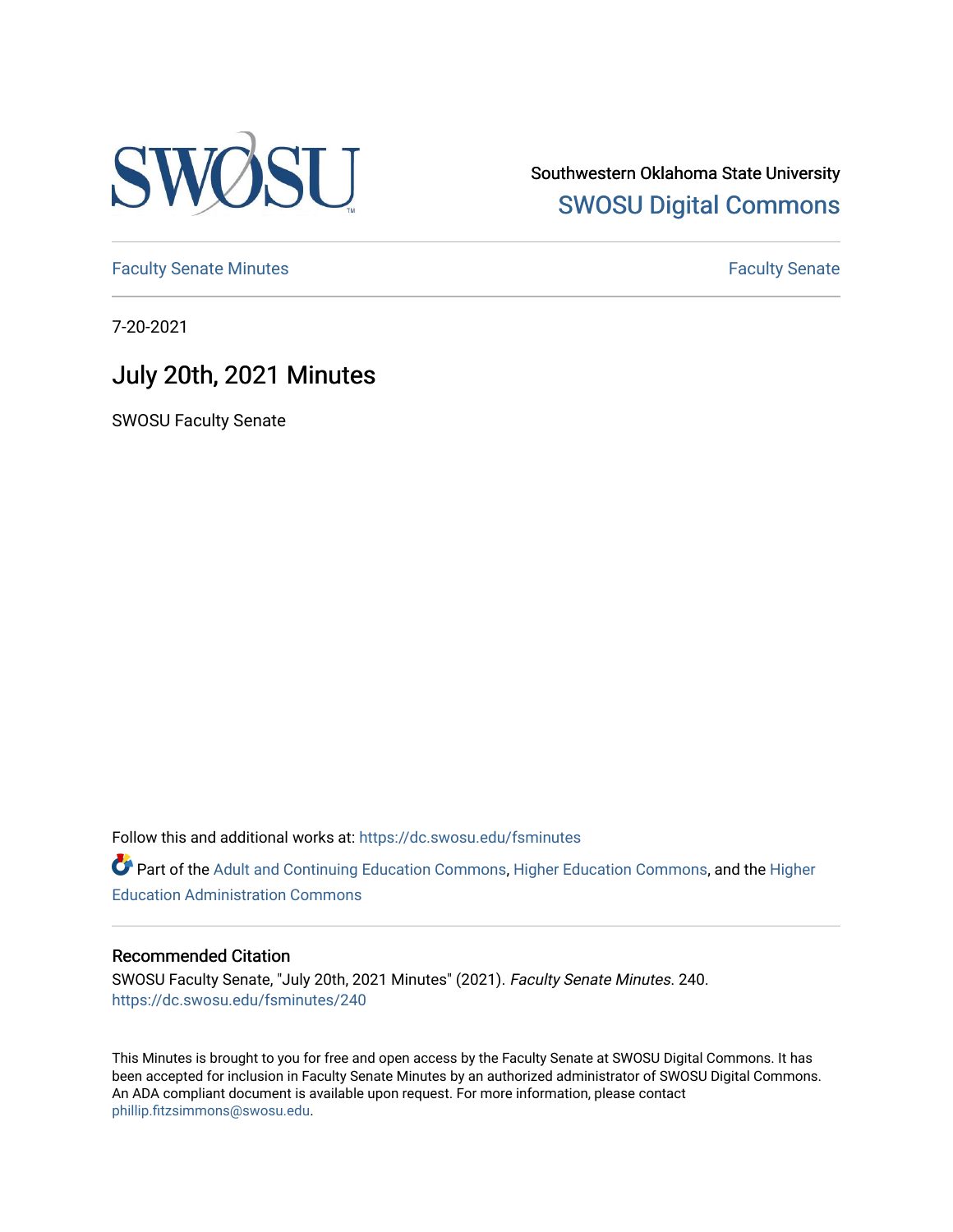# SWOSU Faculty Senate Minutes

Tuesday, July 20th, 2021, 2:30 p.m. Join Zoom Meeting:<https://zoom.us/j/91297701835>

I. **Call to Order:** Faculty Senate President Amanda Evert called the July 2021 meeting of the Faculty Senate to Order at 2:30 via Zoom.

**Establishment of a Quorum:** Amanda Evert, Sharon Lawrence, Vanessa Nix, Muatasem Ubeidat, Bo Pagliasotti, Holly Mckee, Angela Gore, Phillip Fitzsimmons, Hardeep Saluja, Sherri Brogon, Dana Oliver, Jieun Chang, Ron Koehn, Jeremy Johnson, Jessica Salmans, Eric Paul, Eric Pritchard, Landry Brewer, Melanie Claborn, Daniel Kavish, Muatasem Ubeidat, Nolan Meditz, Somrita Mondal, Swarup Ghosh, Tugba Sevin, Karen Sweeney

- II. **Certification of Substitutes:** None
- **III. Presentation of Visitors:** None
- **IV. Approval of Minutes: June 2021 Motion to approve minutes passes**
- **V. Announcements**
	- 1. Executive Council & Administrative Council Meeting:
		- ∋ Offered a Leadership Tip about avoiding distractions based on article from Fast Company.
		- ∋ Congratulated Dr. Kendall and Dr. Kinder on their new positions.
		- ∋ Discussed that our budgets are very much tied to enrollment.
		- ∋ State funding is less than 28% of SWOSU total budget and probably decreasing.
		- ∋ Enrollment is down about 6% from this time last year.
		- ∋ President Lovell reported that 10 students enrolled equals about \$100,000
		- ∋ Mentioned that UCO had to let go of 29 employees because of budget cuts.
		- ∋ President Lovell reported major push to increase enrollment
			- o Admissions & transcript processing increased by hiring part-timers
			- o Hoping to speed up financial aid packaging to before student is enrolled.
		- ∋ Yukon Partnership
			- o SWOSU allowed to teach concurrent classes
			- o 14,000 high school students live within 15 miles of Yukon High school
			- o Showed maps of SWOSU's service area.
		- ∋ Planning for building Hodge Pharmacy and Rural Health Center
		- ∋ Spending Cares III funding strategically still a work in progress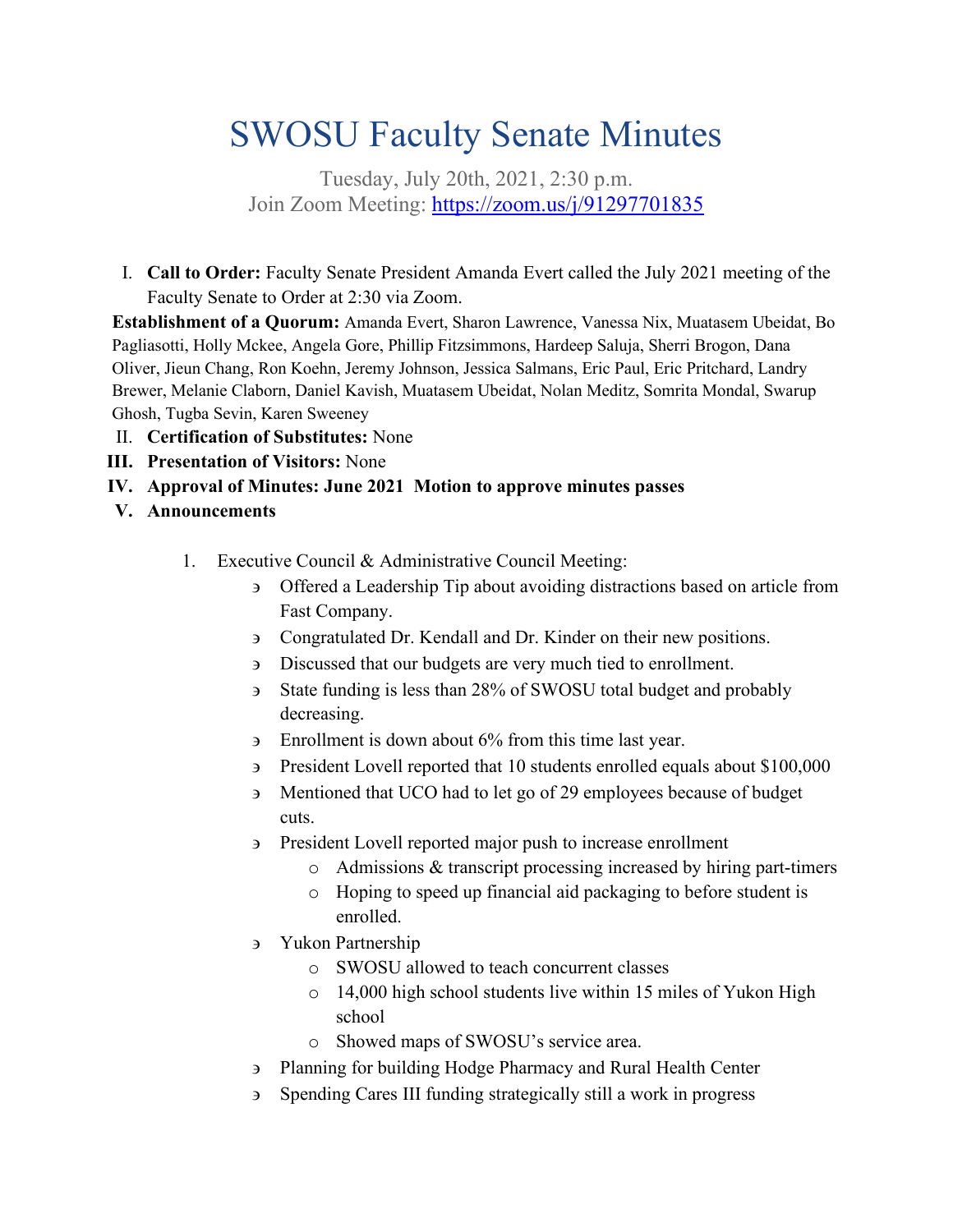- ∋ Future enrollment goals
	- $\circ$  1<sup>st</sup> contact to enrollment in less than 1 week
	- o Transcript processing within 36 hours
	- o Financial Aid 24 hours after transcript processing
	- o Students enroll themselves
	- o Communicating our processes across teams
- 2. Faculty Senate Executive officers meeting with Dr. Lovell and Dr. Kendall July  $13^{th}$  at 2:30 a.m.
	- ∋ Summer enrollment is up 9% (Mostly face-to-face courses)
	- ∋ 6.2% short on fall enrollment
	- ∋ Must meet enrollment goals we depend on tuition to support the budget
	- ∋ Argos reports are available by department
	- ∋ Avoid a budget short fall if we get 100 students enrolled

### **VI. Secretary/Treasurer Stephen Burgess (Amanda Evert reported)**

- 1. Please check the minutes carefully from each meeting to be assured you were not missed. Also, please be sure to add your name in the chat for attendance.
- 2. Treasurer's Report
	- a) BancFirst
		- (1) June Balance: \$2,203.88
		- (2) Withdrawal: \$0
		- (3) Deposit:
		- (4) Current Balance: \$2,203.88
	- b) University Account
		- (1) June Balance: \$105.01
		- (2) Current Balance: \$105.01
- President-Elect Holly McKee: No report
- Past President Karen Sweeney: No report
- Faculty Athletic Representative Bo Pagliasotti: New strength and conditioning coach hired (non-faculty) and is seeking interns. Summer workouts are on campus.
- Student Government Representative: No report
- **VII. Reports from Standing and Ad Hoc Committees:** No report
- **VIII. Unfinished Business:** None
	- **IX. New Business:** None
	- **X. Adjournment: 2:44 motion to adjourn passed**

**Next Meeting:** Friday, August 27, 2021 at 2:30 p.m. TBD